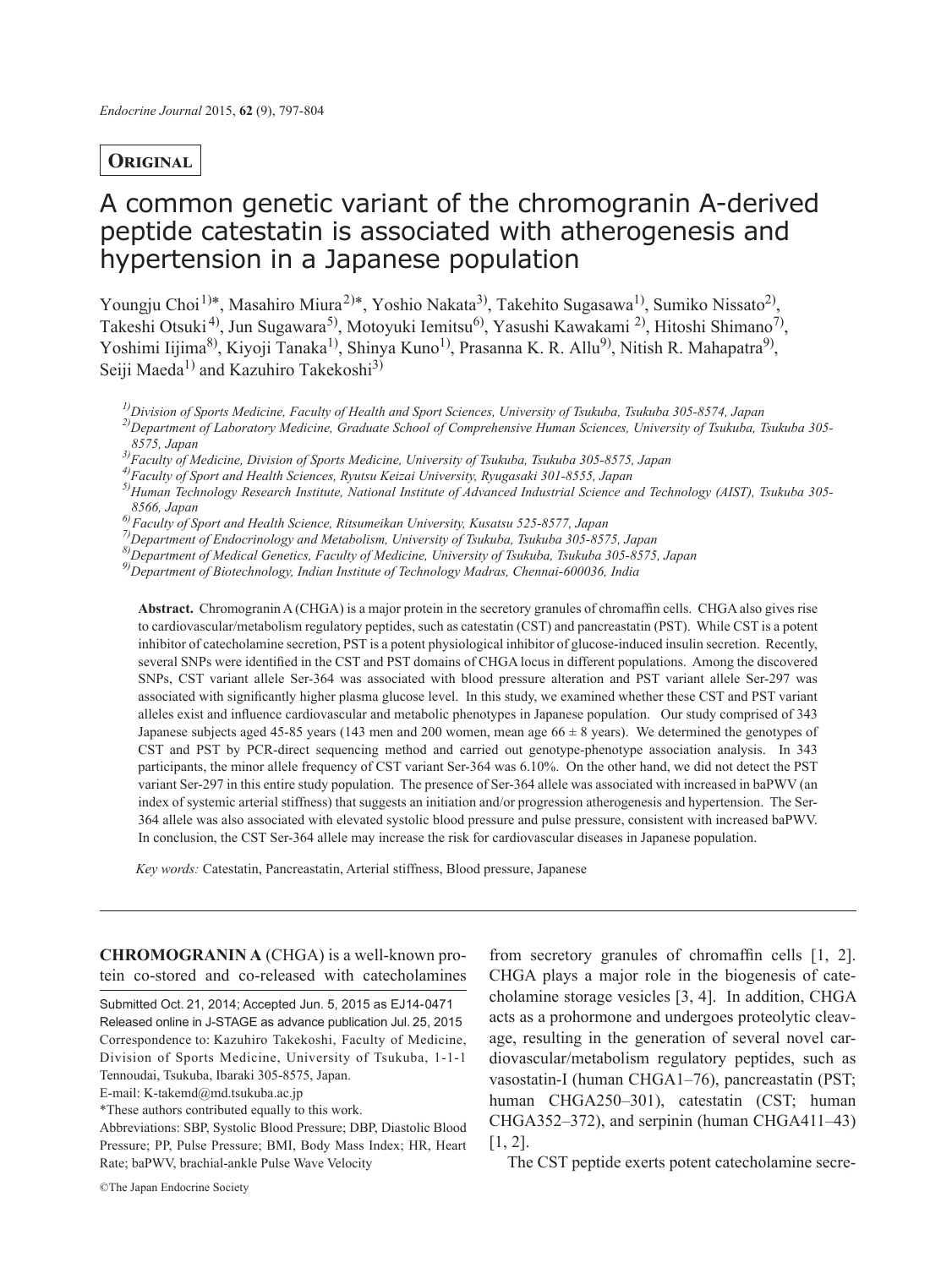tion-inhibitory effect *via* blockade of neuronal nicotinic acetylcholine receptor (nAChR) [5-9]. In addition, CST has been reported to act as a novel regulator of glucose/insulin homeostasis (*via* inhibition of gluconeogenesis) as well as lipogenesis, lipolysis, and fatty acid oxidation [10, 11].

Recently, several non-synonymous single nucleotide polymorphisms (SNPs) were identified in the CST domain in different ethnic populations [12, 13]. These CST variants showed significantly different potencies towards inhibition of nAChR-induced catecholamine secretion from chromaffin cells [12, 13]. Subsequent analysis demonstrated association of the CST SNP Gly364Ser (rs9658667) with several cardiovascular phenotypes [12, 13]. In particular, the CST Ser-364 allele was associated with reduced blood pressure in a Southern California population. Intriguingly, however, the Ser-364 allele tended to associate with increased blood pressure (but it did not reach statistical significance) in an Indian population. Additionally, in the same Indian population, the Ser-364 allele was associated with metabolic parameters such as elevated glucose and triglycerides. These results indicate that the Gly364Ser SNP could exert different effects, which may be dependent on ethnic/geographic background. However, it remains uncertain whether Gly364Ser could be associated with cardio-metabolic phenotypes in other populations outside these geographic locations.

Besides CST, functional genetic variations in the PST domain have also been studied in different populations due to its potent dysglycemic functions, including inhibition of glucose-induced insulin secretion [14], inhibition of glucose uptake in adipocytes and hepatocytes [15], activation of gluconeogenesis in liver [15]. Notably, the PST variant Gly297Ser peptide (PST-297Ser; rs9658664) displayed increased potency over the wild-type peptide (PST-WT) [15]. In agreement with this finding, the Ser-297 allele has been associated with significantly higher plasma glucose level in an Indian population [15].

In this first study on Japanese population, we aimed to detect genetic polymorphisms within the CST and PST domains at the CHGA locus. We also analyzed association of the CST Gly364Ser SNP with several cardiovascular and metabolic phenotypes. Significant association of the Ser-364 allele with increased in baPWV, SBP and PP were detected indicating that this common CST allele may increase the risk for cardiovascular diseases in Japanese people.

#### **Methods**

#### *Subjects*

Subjects were recruited through local newspaper advertisements from Ibaraki, Saitama, and Shizuoka prefectures in Japan; 143 men and 200 women aged 45-85 years (mean age  $66 \pm 8$  years) were enrolled in the study. Data were collected between 1999 and 2004 [16]. Candidates having hypertension as well as other metabolic disorders (*i.e.*, hyperlipidemia and diabetes) were included in the study. The study subjects included 19 individuals with a current smoking status. All female participants were postmenopausal women. Hypertension was defined as use of anti-hypertensive medication or systolic or diastolic blood pressure ≥ 140/90 mmHg [17]. Diabetes was defined as anti-diabetics medication or fasting blood glucose  $\geq 126$  mg/dL [18]. Dyslipidemia was defined as anti-hyperlipidemic medication or triglyceride (TG)  $\geq$  150 mg/dL, HDL < 40 mg/dL in men and <50 mg/dL in women, which are some of the components of the criteria for metabolic syndrome proposed by the U.S. National Cholesterol Education Program-Adult Treatment Panel III, as described previously [19]. None of the subjects had apparent cardiovascular disease, as determined by reviewing the medical history and physical examination results.

The Institutional Review Board at the University of Tsukuba reviewed and approved this study (No.60-1). Each subject gave informed consent for use of his/her DNA for genetic analysis. All study procedures and potential risks were explained to the subjects, who provided written informed consent.

#### *Study protocol*

Brachial blood pressure, heart rate, and arterial stiffness (baPWV) were measured simultaneously, and blood samples were collected. All measurements were performed after abstinence from caffeine, alcohol and an overnight fast. Subjects were studied under supine resting conditions in a quiet, temperature-controlled room (24 –25°C). All measurements were performed after a resting period of at least 15 minutes.

## *Detection of genetic polymorphisms at the CST and PST regions in CHGA locus*

Genomic DNA was isolated from EDTA-anticoagulated blood samples using FlexiGene DNA kit (Qiagen, USA). The exon-7 region of *CHGA* was PCR amplified using Tks Gflex DNA Polymerase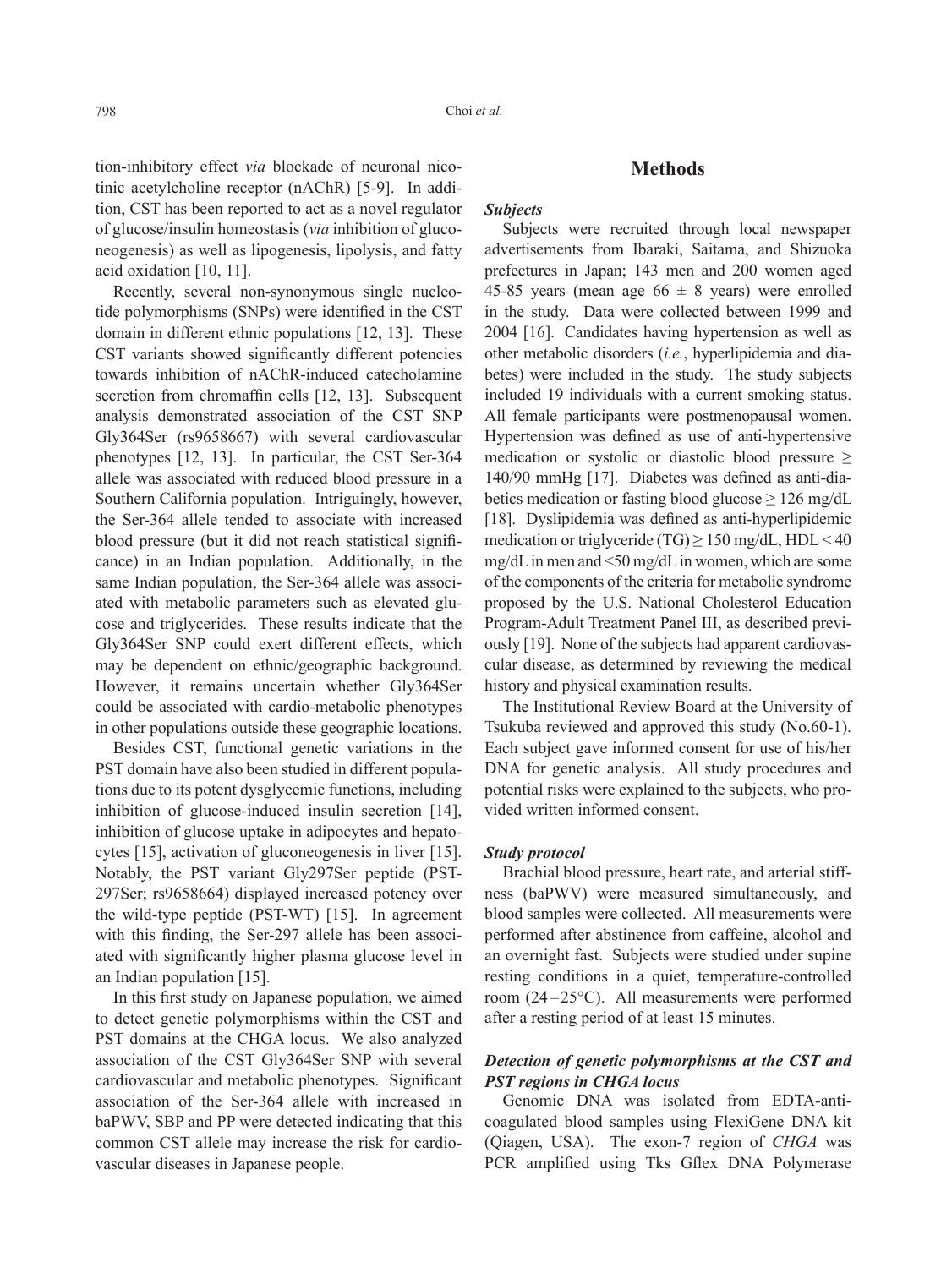(TaKaRa) and the following primers: forward, 5'-GAGTGGCAGAGACTGGGAAAATG-3'; reverse, 5'-ACAGAGCTGGCTCCCGCCC-3'. The detailed PCR protocol has been reported recently [20]. The PCR products were purified by using MonoFas DNA Purifucation Kit (GL Science) and sequenced by using an Applied Biosystems 3130 Genetic Analyzer (USA) and the forward primer (as mentioned above). Genetic variations were detected and manually confirmed from chromatograms. In case of any ambiguity about a polymorphism re-sequencing of the sample was carried out using the reverse primer (as mentioned above) to confirm the genotype.

#### *Measurements of brachial-ankle PWV*

baPWV (using formPWV/ABI; Colin Medical Technology, Komaki, Japan) was measured in triplicate as previously described [20, 21]. The baPWV value reflects the degree of stiffness in the central arteries, and baPWV correlates well with the aortic pulse wave velocity (PWV) measured using a catheter tip with pressure manometer [20].

#### *Measurements of blood pressure and heart rate*

Each subject's brachial arterial blood pressure (*via* volume plethysmography) and heart rate (*via* eletrocardoogram) were measured in triplicate by a semiautomated device (form PWV/ ABI; Colin Medical Technology, Komaki, Japan) after resting in supine position for at least 15 min, as previously described [20].

#### *Estimation of biochemical parameters*

The serum concentrations of cholesterol, triglycerides (TG), insulin and fasting plasma concentrations of glucose (FPG) were determined using standard biochemical techniques.

#### *Statistical analysis*

The minor allele frequency was calculated using a gene-counting method. Hardy-Weinberg equilibrium was confirmed using  $a \chi^2$  test. Unpaired Student's *t* test was used to evaluate a difference between the different genotype groups. Furthermore, the comparison of SBP or PP between the genotype groups was assessed by a covariance analysis (ANCOVA) that included gender, age, BMI, anti-hypertensive medication, diabetes, dyslipidemia and smoking as covariates. The comparison of baPWV between the genotype groups was assessed by ANCOVA that included gender, age, BMI, hypertension, diabetes, dyslipidemia and smoking as covariates. Unless indicated otherwise, a value of  $p<0.05$  was considered statistically significant. Values are expressed as the means  $\pm$  SEM. The data were analyzed using the SPSS statistical software (version 11.0J; SPSS Inc., Chicago, Illinois, USA).

## **Results**

## *Discovery of genetic variations in the CST domain of CHGA in a Japanese population*

To investigate genetic variations within the CST domain in a Japanese population, we sequenced the specific genomic region. In the 343 subjects, 301 (87.8%) had the wild-type GG (Gly/Gly) and 42 (12.2%) displayed the heterozygous GA (Gly/Ser) genotypes. However, we did not detect any homozygous AA (Ser/Ser) variant. Thus, the minor allele frequency (number of chromosomes in population) of this SNP was 6.1% and the genotypic frequencies followed Hardy-Weinberg equilibrium  $(\chi^2=1.46, p=0.227)$ . Representative sequencing data of wild-type GG (Gly/ Gly), heterozygous G/A (Gly/Ser) individuals are shown in Fig. 1. Apart from the Gly364Ser, no other SNPs (that were previously reported in other populations) such as Pro370Leu, Arg374Gln and Gly367Val were detected in this study population.

## *Association of the CST Gly364Ser variant with phenotypic parameters*

We investigated the association between the phenotypic characteristics and the CST Gly364Ser variant. Comparisons were made by unpaired Student's *t* test. Table 1 shows the characteristics of these subjects. Significant difference was observed in baPWV. Indeed, variant Gly/Ser individuals had 108.6 cm/sec higher values than those of wild-type Gly/Gly individuals (*p=0.040*), suggesting that Gly/Ser individuals may be at higher risk of initiation and/or progress of atherogenesis and hypertension as compared to the Gly/Gly individuals (Fig. 2-A). In agreement with this baPWV result, a significant difference was observed in PP (Fig. 2-B). Indeed, Gly/Ser individuals had 4.4 mmHg higher PP than those of Gly/Gly individuals (*p=0.030*). SBP for Gly/Ser individuals was 6.2 mmHg higher than those of Gly/Gly individuals, although the difference did not reach statistical significance (*p=0.055*) (Fig. 2-C). Other phenotypic parameters (including gender, age, BMI, HR, DBP, total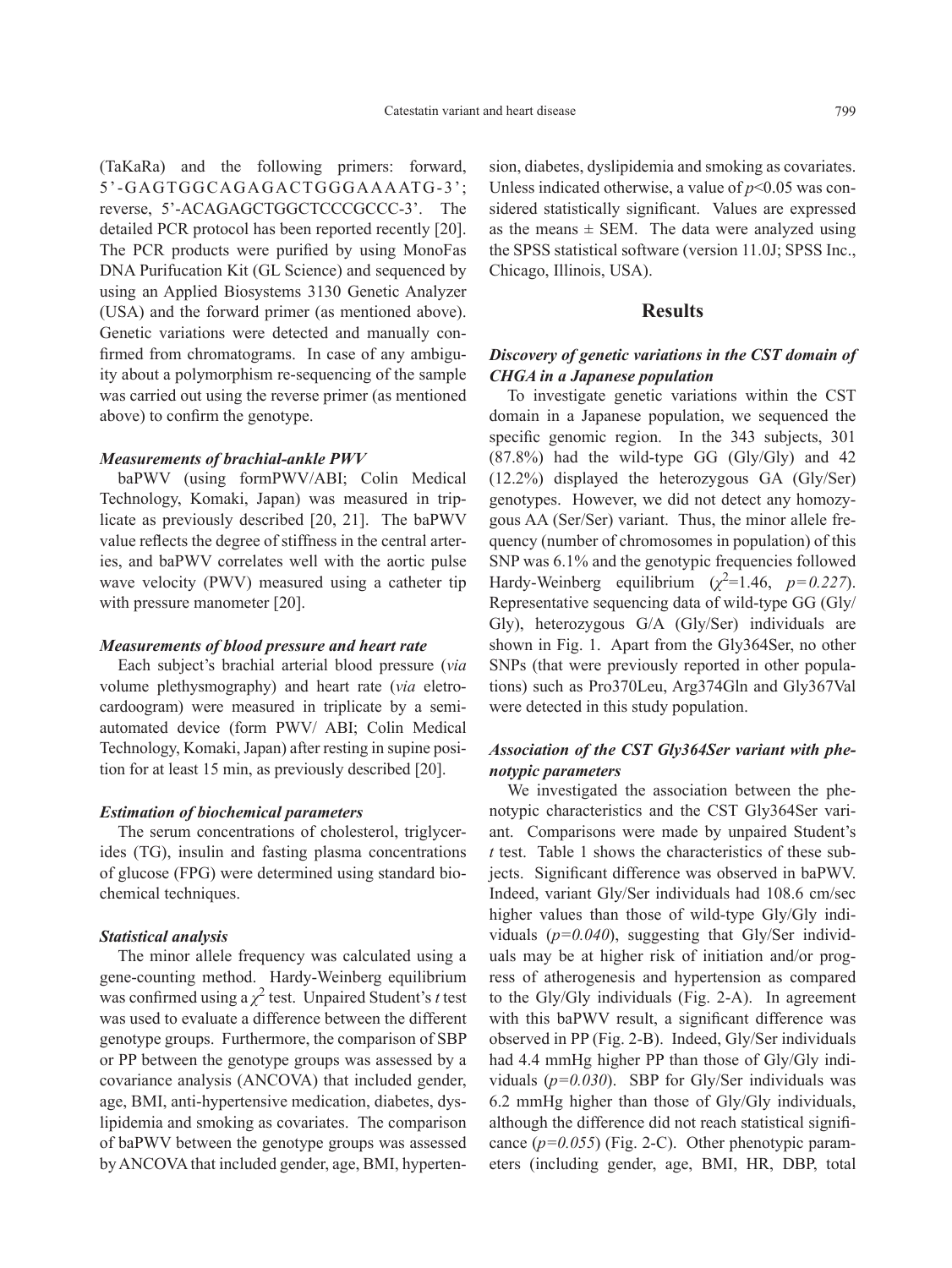

**Fig. 1** Representative chromatograms from the direct sequencing of the catestatin domain Wild-type GG (Gly/Gly) and heterozygous variant G/A (Gly/Ser) at the codon 364 are shown. The first nucleotide (indicated by an arrow) of the codon GGC (the wild-type) is changed to AGC (the variant) that may lead to the change of the amino acid glycine to serine.

Among the 343 participants, 301 individuals (87.8%) had wild-type GG, 42 subjects (12.2%) had heterozygous GA, and no (0%) homozygous AA genotype. Thus, the frequency of the minor allele (Ser-364) in this Japanese population is 6.1 %.

**Table 1** Phenotypic parameters of the subjects stratified based on their genotypes.

| Parameters                | Gly/Gly                  | Gly/Ser                 | p value |
|---------------------------|--------------------------|-------------------------|---------|
| Age (years)               | 66.2 $\pm$ 0.39 (n=301)  | $65.4 \pm 1.14$ (n=42)  | 0.442   |
| Sex (male/female)         | 43%/57%                  | 36%/64%                 | 0.409   |
| BM (kg/m <sup>2</sup> )   | $23.4 \pm 0.16$ (n=301)  | $23.4 \pm 0.42$ (n=42)  | 0.980   |
| baPWV (cm/sec)            | 1588.4±17.79 (n=301)     | 1696.9±60.10 (n=42)     | 0.040   |
| SBP (mmHg)                | $132.0 \pm 1.14$ (n=301) | $138.2 \pm 2.72$ (n=42) | 0.055   |
| DBP (mmHg)                | $80.3 \pm 0.60$ (n=301)  | $82.0 \pm 1.37$ (n=42)  | 0.312   |
| $MAP$ (mmHg)              | $100.7 \pm 0.86$ (n=301) | $104.5 \pm 1.97$ (n=42) | 0.117   |
| PP (mmHg)                 | $51.7 \pm 0.72$ (n=301)  | $56.1 \pm 1.92$ (n=42)  | 0.030   |
| Heart Rate (beats/min)    | $61.5 \pm 0.55$ (n=301)  | 63.2 $\pm$ 1.59 (n=42)  | 0.285   |
| Total Cholesterol (mg/dL) | $210.1 \pm 1.92$ (n=301) | 215.5±6.88 (n=42)       | 0.354   |
| HDL cholesterol (mg/dL)   | 60.1 $\pm$ 0.82 (n=301)  | $58.5 \pm 2.19$ (n=42)  | 0.479   |
| LDL cholesterol (mg/dL)   | $125.8 \pm 1.66$ (n=301) |                         | 0.936   |
| Glucose (mg/dL)           | $103.9 \pm 1.26$ (n=301) | $104.5 \pm 3.05$ (n=42) | 0.866   |
| Insulin (µU/mL)           | $6.3 \pm 0.25$ (n=301)   | $7.2 \pm 0.99$ (n=42)   | 0.392   |

Data are shown as Mean  $\pm$  S.E. BMI, body mass index; SBP, systolic blood pressure; DBP, diastolic blood pressure; MAP, mean arterial pressure; HDL, high density lipoprotein; LDL, low density lipoprotein. The glucose values are fasting blood sugar levels.

Statistical significance between Gly/Ser and Gly/Gly genotype groups was determined by Student's *t* test for equality of means using SPSS software (SPSS Inc., Chicago, IL). A *p* value  $of < 0.05$  was chosen for statistical significance between the groups. The significantly differing parameters were shown in bold.

cholesterol, HDL cholesterol, LDL cholesterol, triglycerides, insulin, and plasma fasting glucose) did not differ significantly among the genotype groups (Table 1).

In addition, we investigated the association of CST Gly364Ser with prevalence of hypertension. The prevalence was 46.5% and 57.1% in Gly/Gly and Gly/Ser individuals, respectively. Thus, the frequency of Gly/ Ser genotype was considerably higher (as compared to Gly/Gly genotype) among hypertensive subjects; the difference, however, between the two genotype groups did not reach statistical significance ( $\chi^2$  test,  $p=0.248$ ).

## *Analysis of covariance (ANCOVA)*

Followed by Student's *t* test, associations between Gly364Ser SNP and physiological parametres, such as baPWV, SBP, PP were tested with analysis of covariance (ANCOVA). The data are shown in Fig. 2. After including relevant covariates (gender, age, BMI, hypertension, diabetes, dyslipidemia and smoking), persistent significant differences were observed between Gly/ Ser and Gly/Gly groups for baPWV and PP (*p=0.011,*   $p=0.025$ , respectively). Furthermore, significant differences were observed between Gly/Ser and Gly/Gly genotype groups for SBP (*p=0.040*) after including rel-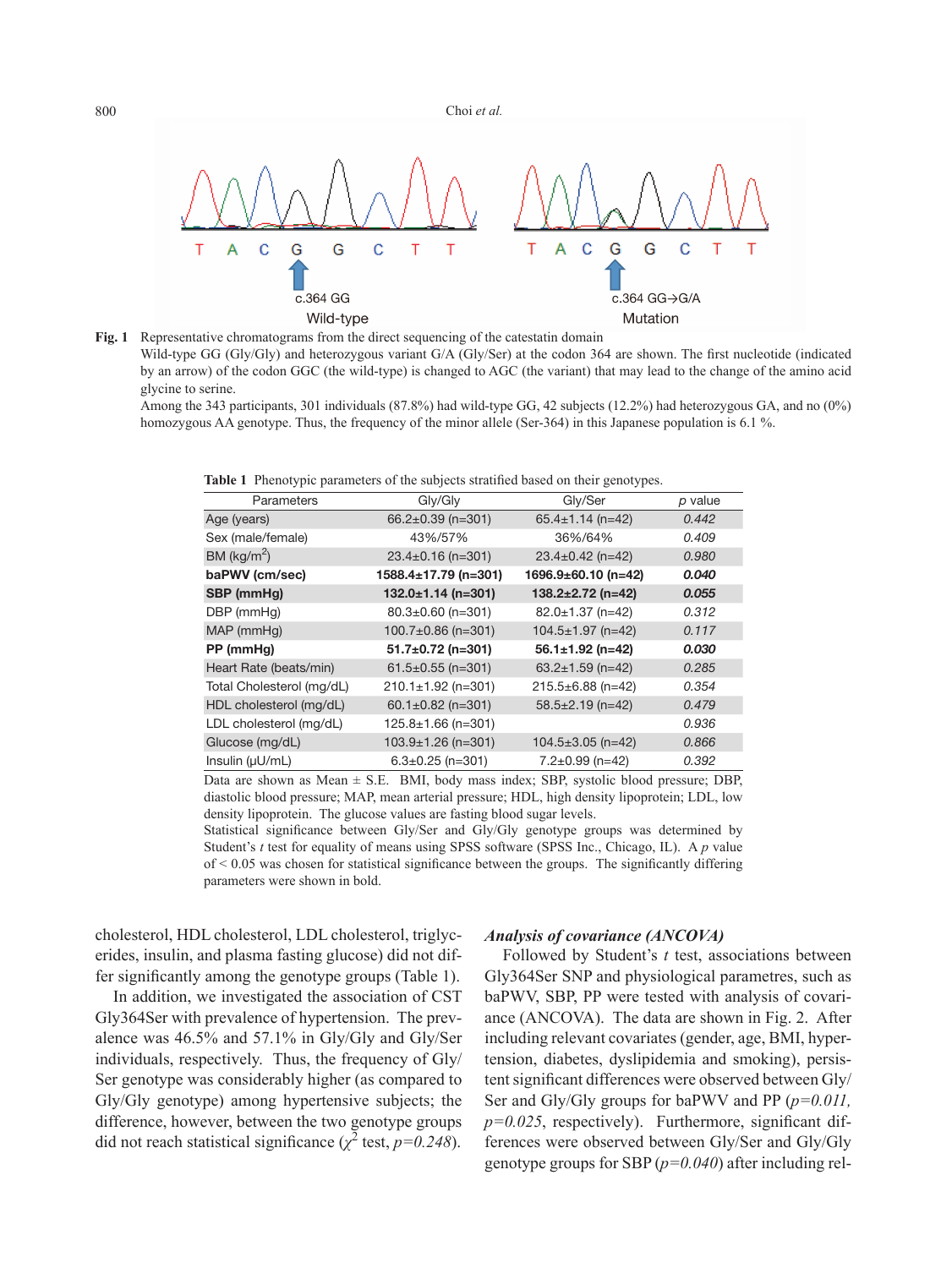

**Fig. 2** Association between baPWV, PP, SBP and CST genotypes

- A) Brachial-ankle pulse wave velocity (baPWV), an index of systemic arterial stiffness, in Gly364Ser and wild-type individuals. The baPWV value was measured according to the method described in experimental procedures. The baPWV values after adjustment for gender, age, BMI, hypertension, diabetes, dyslipidemia and smoking are expressed as mean ± SE.
- B) PP (pulse pressure) in Gly364Ser and wild-type individuals. Brachial pulse pressure (PP) was calculated from SBP and DBP, both measured with volume plethysmography at the site of the brachial artery. PP values after adjustment for gender, age, BMI, anti-hypertensive medication, diabetes, dyslipidemia and smoking are expressed as mean  $\pm$  SE.
- C) SBP (systolic blood pressure) in Gly364Ser and wild-type individuals. SBP values after adjustment for gender, age, BMI, antihypertensive medication, diabetes, dyslipidemia and smoking are expressed as mean ± SE.

evant covariates (gender, age, BMI, anti-hypertensive medication, diabetes, dyslipidemia and smoking).

In addition, to exclude the effect of medication, we analyzed the genotype-phenotype association in the population without medication. In 224 subjects without medication, the presence of Ser-364 allele was indeed associated with increased SBP (by 4.4 mmHg, *p=0.044*) as well as baPWV (by 73.3 cm/sec, *p=0.016*) with ANCOVA, in agreement with the initial analysis (in which subjects with or without medication were included). A significant association was also observed with MAP  $(p=0.032)$  in this setting. However, the Ser-364 allele did not display an association with PP in the unmedicated subjects (*p=0.121*).

## *Investigation for genetic variations in the PST domain of CHGA in a Japanese population*

To investigate genetic variations within the PST domain in this study population, targeted sequencing of the genomic DNA samples was carried out. We did not detect any genetic variants of PST in the 343 participants (data not shown). Of note, several genetic variations in the PST domain has previously been reported in other populations: Arg253Trp, Ala256Gly, Glu274Lys, Glu287Lys, Glu288Lys, Gly297Ser and Arg300Gln. Among these variants, the Gly297Ser was detected in several populations and people of Indian origin carried this variant at  $\sim$ 7% minor allele frequency [15].

# **Discussion**

The CHGA-derived peptides CST and PST are emerging as important regulators of cardiovascular and metabolic functions [14, 22-24]. In corroboration, studies in different populations revealed association of CST and PST variants with cardio-metabolic disease states [12, 13, 15]. In view of these reports, we set out to investigate genetic variations within CST and PST domains in a Japanese population.

We observed that the frequency of the CST minor allele (Ser-364) in this Japanese population was  $\sim 6.1\%$ , which is lower than that in an Indian population  $(\sim 8.0\%)$ and higher than a Southern California population (3.1%) [12, 13]. Interestingly, in this study population, apart from this CST variant (Ser-364), we did not detect any other CST SNP [13]. Thus, the CST domain of *CHGA*  locus displayed genetic variations among different ethnic populations, with a relatively high frequency of the Ser-364 allele in a Japanese population.

Does this common Ser-364 variant contribute to pathogenesis of cardiovascular diseases in Japanese population? To address this question we carried out genotype-phenotype association analysis upon stratification of the subjects into two groups: wild-type Gly/ Gly and heterozygous variant Gly/Ser. Analysis by Student's *t* test showed that the SBP was higher in Gly/ Ser subjects, although the difference reached only marginal significance (*p=0.055).* However, analysis of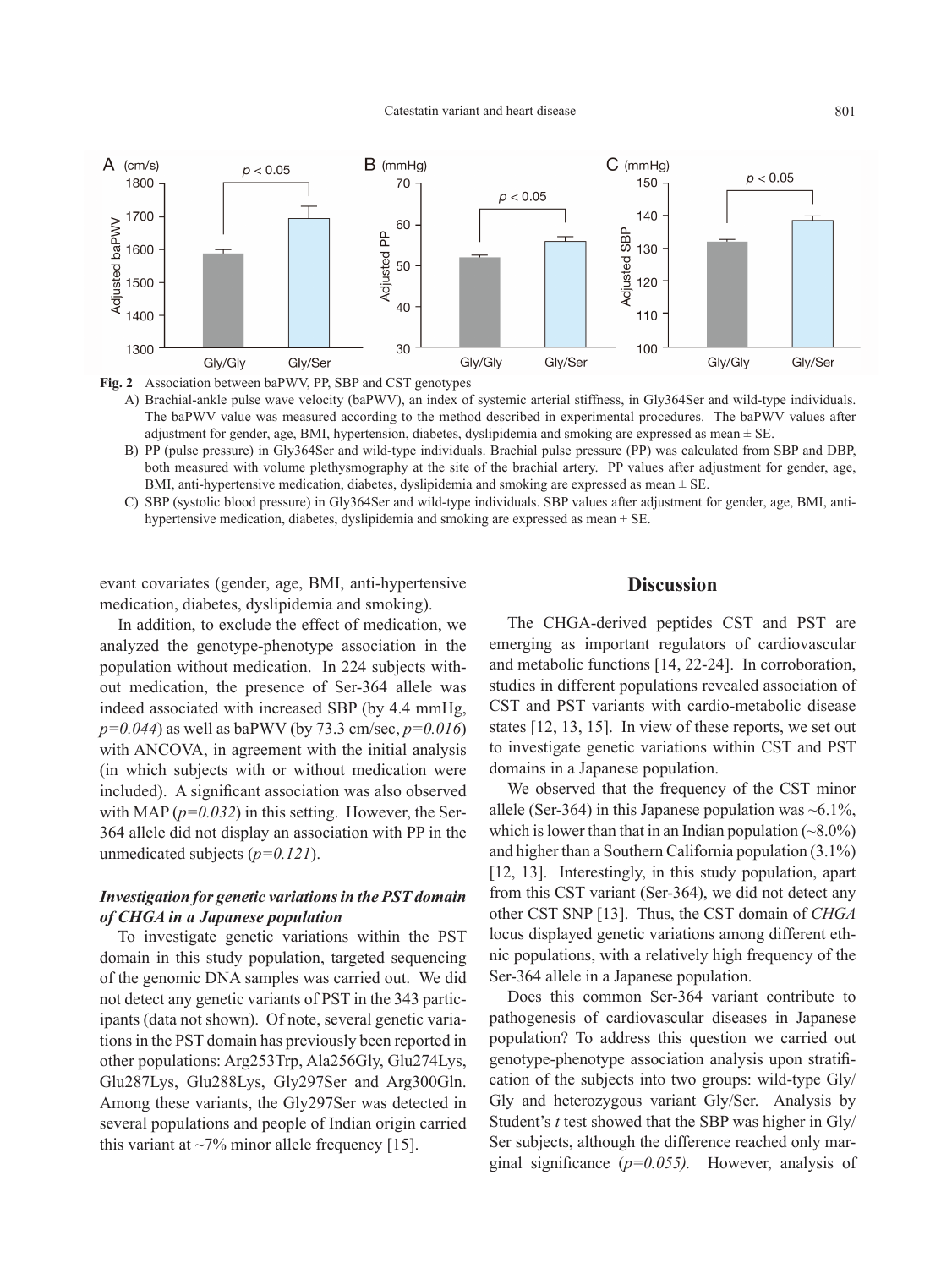covariance (ANCOVA) by including relevant covariates (gender, age, BMI, anti-hypertensive medication, diabetes, dyslipidemia and smoking) displayed a significant association between Gly364Ser genotype and SBP (*p=0.040*). The SBP was 6.2 mmHg higher in the Gly/ Ser individuals than the wild-type (Gly/Gly) individuals. It is also important to note that the frequency of individuals on antihypertensive drugs was significantly higher in the CST Gly/Ser group as compared to the wild-type Gly/Gly group (40.5% *vs* 24.9%). Therefore, the CST Ser-364 allele, in general, appears to be associated with higher SBP in Japanese population.

Of note, a previous study in a Southern California population reported association of this CST-Ser-364 allele with reduced blood pressure, especially in men [13]. However, this variant tended to associate with an increased blood pressure (but it did not reach statistical significance) in an Indian population [14]. In the present study, we demonstrated significant association with increased SBP in the Japanese population. These results indicate that the CST-Gly364Ser variant may exert differential effects dependent upon ethnic/geographic background of the subjects. Although the mechanism by which this Gly364Ser polymorphism might influence BP differently remains unclear, one possible reason for these differences among these three studies could be the different age of subjects. The mean age of the Southern California study population, the Indian study subjects and the Japanese study subjects were 59, 39 and 66 years, respectively. Another possible factor may be related to excess dietary salt intake in Japanese population, in comparison with those of Caucasian and Indian populations [25]. It is well-established that excess dietary salt (NaCl) causes hypertension through increased sympathetic nerve activity (SNA) *via* several mechanisms [26]. Considering that CST Ser-364 modulates catecholamine release differently than the wildtype CST peptide [9], it may be reasonable to speculate that this CST variation and excess dietary salt might alter SNA in a differential manner. However, our findings support the importance of this common CST variant in modulating blood pressure.

PWV is a reliable marker of aortic stiffness [27-31]. Elevated PWV represents initiation and/or progression of atherogenesis and hypertension [30]. In the present study, significantly higher baPWV (by  $\sim$ 109 cm/ sec, ANCOVA *p=0.011*) was observed in CST Gly/Ser individuals than that in Gly/Gly individuals. Thus, the probability of initiation and/or progression of atherogenesis and hypertension is more likely in the Gly/Ser individuals as compared to the wild-type Gly/Gly individuals. Consistent with this elevated baPWV, variant Gly/ Ser individuals displayed significantly higher PP that is known as indirect index of arterial stiffness [17] than those of wild-type Gly/Gly individuals (by 4.4 mmHg; ANCOVA *p=0.025*). However, the present study cannot evaluate whether the increased aortic PWV constitutes a triggering mechanism or a marker of morbid events in these subjects. Further replication study in Japanese population is needed to clarify this point.

To reinforce our current findings, we reanalyzed the genotype-phenotype associations in the population without medication. Consistent with original analysis (in which subjects with or without medication were included), the association between Ser-364 allele and increased SBP (*p=0.044*) as well as baPWV (*p=0.016*) prevailed in this setting. On the contrary, no association was observed with PP (*p=0.121*) in the un-medicated population. Comparison of the mean PP values in these two analyses showed that the effect size reduced from 4.4 mmHg to 1.6 mmHg. Thus, the associations of CST-364 Ser allele with SBP and baPWV seem to be robust and independent of medication status of the study subjects.

Another interesting observation in this study was absence of any pancreastatin (PST) variant in the entire study population. Of note, among the reported PST variants the Gly297Ser variant has previously been detected in various ethnic populations with the highest minor allele frequency in people of Indian origin [15]. It seems that even this variant is absent/extremely rare in Japanese population. Absence/extremely rare occurrence of PST-297Ser allele might be favorable regarding risk of developing diabetes in Japanese population beacuse PST is a potent inhibitor of insulin secretion, which in turn increases glycogenolysis in liver and reduces glucose uptake in adipocytes/hepatocytes, and the PST variant peptide (PST-297Ser) exerts enhanced dysglycemic effect than the wild-type peptide (PST-WT); indeed, carriers of 297Ser allele was associated with significantly higher plasma glucose level in an Indian population [15].

In conclusion, we discovered a common genetic variant of the physiological antihypertensive peptide CST (viz. CST-Gly364Ser) in a Japanese population. This CST variant displayed significant associations with increased baPWV, elevated SBP as well as PP and hence may alter the risk for development of cardiovas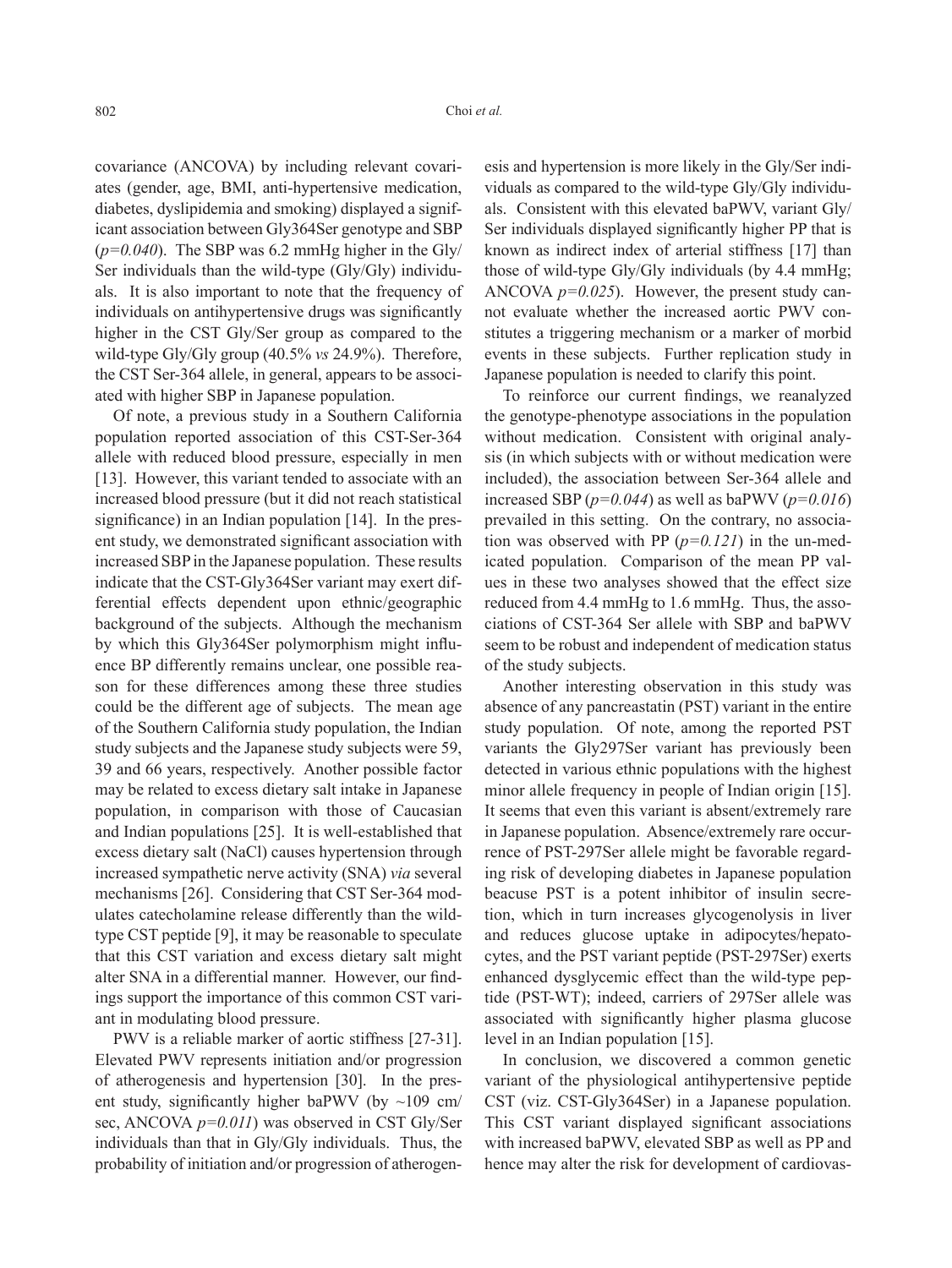cular diseases in the Japanese.

# **Study limitations**

A limitation of this study is the relatively small sample size. Therefore, we cannot exclude the possibility of different frequency of the CST-364Ser allele in different Japanese populations. Studies in larger Japanese populations may also lead to the identification of additional CST or PST genetic variations. Also, at present, it remains uncertain whether the CST Ser-364 allele has associations with morbidities of cardiovascular diseases. The problem of multiple comparisons also remains. We did not undertake a conservative analysis method such as the Bonferroni's correction; therefore, the type I error might occur. To resolve these problems, further replication study using large Japanese population is needed.

# **Acknowledgement**

This study was supported in part by a Grant-in-Aid for Scientific Research from the Ministry of Education, Culture, Sports, Science and Technology of Japan, (No. 26350881) (K.T.).

## **References**

- 1. Taupenot L, Harper KL, O'Connor DT (2003) The chromogranin-secretogranin family. *N Engl J Med* 348: 1134-1149.
- 2. Bartolomucci A, Possenti R, Mahata SK, Fischer-Colbrie R, Loh YP, et al. (2011) The extended granin family. Structure, function, and biomedical implications. *Endocr Rev* 32: 755-797.
- 3. Kim T, Tao-Cheng JH, Eiden LE, Loh YP (2001) Chromogranin A, an "on/off" switch controlling densecore secretory granule biogenesis. *Cell* 106: 499-509.
- 4. Kim T, Loh YP (2005) Chromogranin A. A surprising link between granule biogenesis and hypertension. *J Clin Invest* 115: 1711-1713.
- 5. Mahata SK, O'Connor DT, Mahata M, Yoo SH, Taupenot L, et al. (1997) Novel autocrine feedback control of atecholamine release. A discrete chromogranin A fragment is a noncompetitive nicotinic cholinergic antagonist. *J Clin Invest* 100: 1623-1633.
- 6. Mahapatra NR, Mahata M, Mahata SK, O'Connor DT (2006) The chromogranin A fragment catestatin. Specificity, potency, and mechanism to inhibit exocytotic secretion of multiple catecholamine storage vesicle co-transmitters. *J Hypertens* 24: 895-904.
- 7. Mahata SK, Mahata M, Wen G, Wong WB, Mahapatra NR, et al. (2004) The catecholamine releaseinhibitory"catestatin" fragment of chromogranin A. Naturally occurring human variants with different potencies for multiple chromaffin cell nicotinic cholinergic responses. *Mol Pharmacol* 66: 1180-1191.
- 8. Herrero CJ, Ales E, Pintado AJ, Lopez MG, Garcia-Palomero E, et al. (2002) Modulatory mechanism of the endogenous peptide catestatin on neuronal nicotinic acetylcholine receptors and exocytosis. *J Neurosci* 22: 377-388.
- 9. Sahu BS, Mohan J, Sahu G, Singh PK, Sonawane PJ, et al. (2012) Molecular interactions of the physiologi-

cal anti-hypertensive peptide catestatin with the neuronal nicotinic acetylcholine receptor. *J Cell Sci* 125 (Pt 9): 2323-2337.

- 10. Bandyopadhyay GK, Vu CU, Gentile S, Lee H, Biswas N, et al. (2012) Catestatin (chromogranin A(352–372)) and novel effects on mobilization of fat from adipose tissue through regulation of adrenergic and leptin signaling. *J Biol Chem* 287: 23141-23151.
- 11. Wen G, Mahata SK, Cadman P, Mahata M, Ghosh S, et al. (2004) Both rare and common polymorphisms contribute functional variation at CHGA, a regulator of catecholamine physiology. *Am J Hum Genet* 74: 197-207.
- 12. Rao F, Wen G, Gayen JR, Das M, Vaingankar SM, et al. (2007) Catecholamine release-inhibitory peptide catestatin (chromogranin A(352–372)). Naturally occurring amino acid variant G364S causes profound changes in human autonomic activity and alters risk for hypertension. *Circulation* 115: 2271-2281.
- 13. Sahu BS, Obbineni JM, Sahu G, Allu PKR, Subramanian L, et al. (2012) Functional genetic variants of the catecholamine-release-inhibitory peptide catestatin in an Indian population: allele-specific effects on metabolic traits. *J Biol Chem* 287: 43840-43852.
- 14. Sánchez-Margalet V, González-Yanes C, Najib S, Santos-Alvarez J (2010) Metabolic effects and mechanism of action of the chromogranin A-derived peptide pancreastatin. *Regul Pept* 161: 8-14.
- 15. Allu PK, Chirasani VR, Ghosh D, Mani A, Bera AK, et al. (2014) Naturally occurring variants of the dysglycemic peptide pancreastatin: differential potencies for multiple cellular functions and structure-function correlation. *J Biol Chem* 289: 4455-4469.
- 16. Misono M, Maeda S, Iemitsu M, Nakata Y, Otsuki T, et al. (2009) Combination of polymorphisms in the b2-adrenergic receptor and nitric oxide synthase 3 genes increases the risk for hypertension. *J Hypertens*